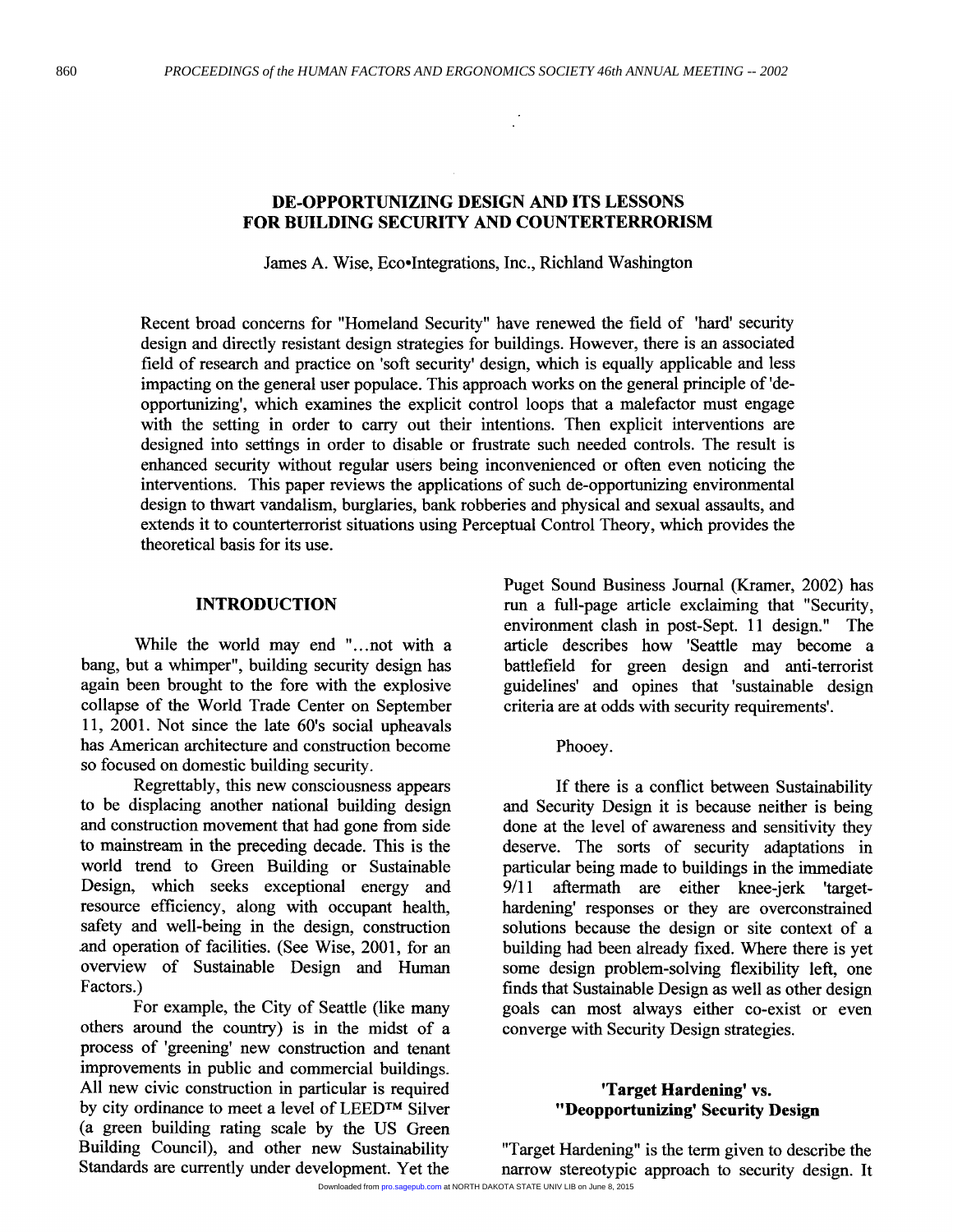assumes that someone takes deliberate offensive acts against a facility or its occupants, and that nothing short of built-in sheer resistance to the impact of the act itself is available as a means of self-defense. While this may have been a good biological design strategy for dinosaurs, it flies in the face of all relevant behavior-environment design research. That archive teaches us that the most effective security design is not that which narrowly focuses on direct resistance, but one which selectively removes criminal opportunities, or redirects user activities *so* that the possibility of crime or a security breach never occurs at all. This is sometimes called 'soft security' in order to contrast it with target hardening, but it **is** more often referred to **as** 'crime prevention through environmental design (CPTED)' or 'deopportunizing' design.

Here are examples from actual professional practice that illustrate the difference between hard and soft approaches to security design:

Some years ago, a NW city was building a new city office building next to a park. Leading administrators became concerned that a sniper could hide in the park and shoot someone in the offices, and so directed a large wall to be built between the building and the park. This naturally upset many city office workers, who were anticipating a pleasant park view. The resulting conflict was eventually settled when the city accepted a recommendation to instead install semi-mirrored glazing on that side of the building, because any potential sniper would not be able to aim through it. There was an added benefit of reducing solar gain to the interior as this glazing was on the south side.

Another NW example stems from an inability police had to shine the spotlights on their police cars through a chain link fence to detect potential intruders near a building. A conflict arose over extending police vehicle access nearer the building on their nightly patrols. It was resolved when the chain link fence was spay painted a dark flat color so that police spotlights could shine through it without producing the interfering glare.

In both of these instances a critical behavioral control loop was affected by a deliberate design intervention. The first intervention disabled a potential control loop (aiming), while the second enabled it through removal of simultaneous

brightness contrast. In neither of these cases would the design ever even be noticed **as** the result of a security strategy.

Security design does not need to be obvious or in any way intrusive on the desired uses of buildings if it selectively engages the behavioral control loops of potential malefactors while enabling the control loops of competing or oversight activities. Here are further examples from three different arenas of application: Design against Vandalism, Bank Robberies, and Physical Assaults against Women.

### **Vandalism**

The application of 'de-opportunizing design' to the prevention of vandalism is now at least 20 years old (See Tausen, 1980, Wise, 1982 a,b, Wise, 1983) and in widespread use. It developed from several archival and careful observational studies on the occurrence of vandalism in a wide number of settings, from parks and campgrounds, to schools and assisted housing. Those investigations revealed recurrent patterns in types of damage attributed to vandalism and where and when these occurred. With these insights, design interventions that simply removed opportunity or disabled preparatory behaviors became readily available. These included:

- Making fire grates non-removable so that they could not be used to catapult coals onto picnic tables.
- Replacing 'lollipop' style light globes with more slender designs that did not appear to be targets for rocks and pellets.
- Slanting the tops of school lockers, or embedding them in walls so that students could not climb on top of them.
- Increasing the height or thickness of overhead beams and roof edges to prevent their being easily grasped.
- Fixing picnic tables in place, making them square instead of rectangular, and using a light colored finish that provides less contrast for carving.
- Using square wooden slats on public seating that could be rotated three times before they had to be replaced from wear.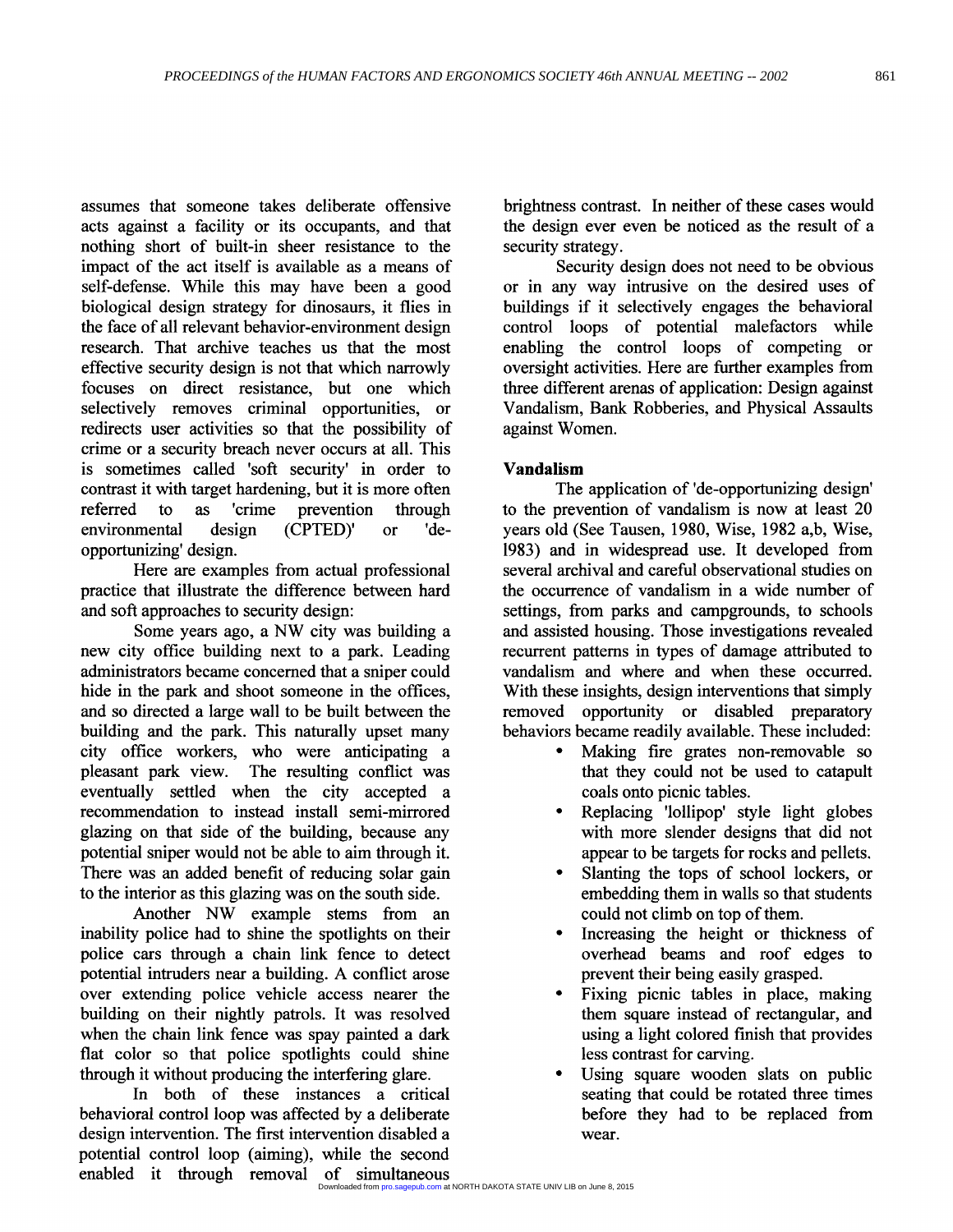Opening multiple, different sightlines onto points of building entry to discourage after-hours break-ins.

#### **Bank Robberies**

While such "soft-security" approaches may seem appropriate for petty offenses like vandalism, a crime like bank robbery would seem to require a much more direct form of security design. Indeed, in Europe where bank robberies were more likely to be 'take-overs' conducted by infamous urban terrorists like the former Bader-Meinhoff gang, one sees bank lobbies take on fortress characteristics, with complete separation between tellers and patrons by bullet proof glass (called "banditbarriers" in the US). Fortunately, these types of robberies have been in a tiny minority in the **US.** A major study in 1985 (Wise & Wise, 1985a,b) commissioned by the Bank Administration Institute revealed several key design features of bank lobbies that could unobtrusively yet effectively deter bank robberies or increase likelihood of the suspect's capture.

- Keeping adjacent teller's stations no more than five feet apart from each other was the single greatest deterrent to bank robberies.
- Having one public entry/exit was  $\bullet$ another significant deterrent,
- As was placing bank oficers to have a clear view of the front of the teller line.

These and other strategies such **as** camera placement to capture **exiting** patrons, raising counter heights to disable 'jump-overs', increasing the depth of counters to disable 'reach-overs', removing tellers' last names from their station tags, and using a 'scatter-system' to feed the teller line all are effective at enhancing bank security. Yet how many of these are even noticed by regular patrons? Each of these operates by interfering with or removing a key aspect of behavioral control that an intended bank robber has to establish in order to perpetrate the crime. Yet because regular patrons behavior circuits in banks do not engage the setting in the same way, these modifications remain unobtrusive and innocuous.

Physical assaults upon people, and upon women in particular, may seem particularly difficult to prevent through indirect security design strategies, but investigations of these crimes have again shown them to be remarkably reliant on a few enabling features of settings. In his precedent setting doctoral dissertation research at the University of Washington, Frank Stoks (1982) created a CPTED model which was especially effective at revealing how human predators utilize designed settings.

Most assault crimes involve a 'position and wait' strategy on the part of the offender. Removing nearby places of concealment that allow wide oversight and predictability of user movements deopportunizes the crime.

Most assault crimes depend on the perpetrator quickly entrapping the victim in a relatively closed setting. Making sure that smallscale urban places have multiple routes of entry and egress defeat this capability. In this regard, note how widely open are the urban bus shelters in Seattle. This is no accidental feature. Early user studies (Wise & Alden, 1978) revealed the propensity of such transit shelters to become traps for their users, and a deliberate design decision was made to decrease weather protection for increased personal security. **A** mid-west city that installed fully enclosed bus shelters at about the same time had to replace them all when their two small entryways enabled pairs of robbers to 'mug' **an**  entire shelter full of riders at one time.

### **PERCEPTUAL CONTROL THEORY AND HUMAN FACTORS DESIGN**

The above examples appear different in their respective contexts, but all have the same theoretical and strategic basis. This is to design the physical setting so as to disallow **or** disable the critical control loops that a protagonist needs to maintain to carry out their acts, and to strengthen the setting's support of control loops that establish alternative or conflicting use patterns. The underlying theory and analytical approach to this kind of Human Factors design is well established in Applied Psychology in the work of William T. Powers (1972) and his collaborators, and is called Perceptual Control Theory (PCT). Their focus was

### **Physical Assaults**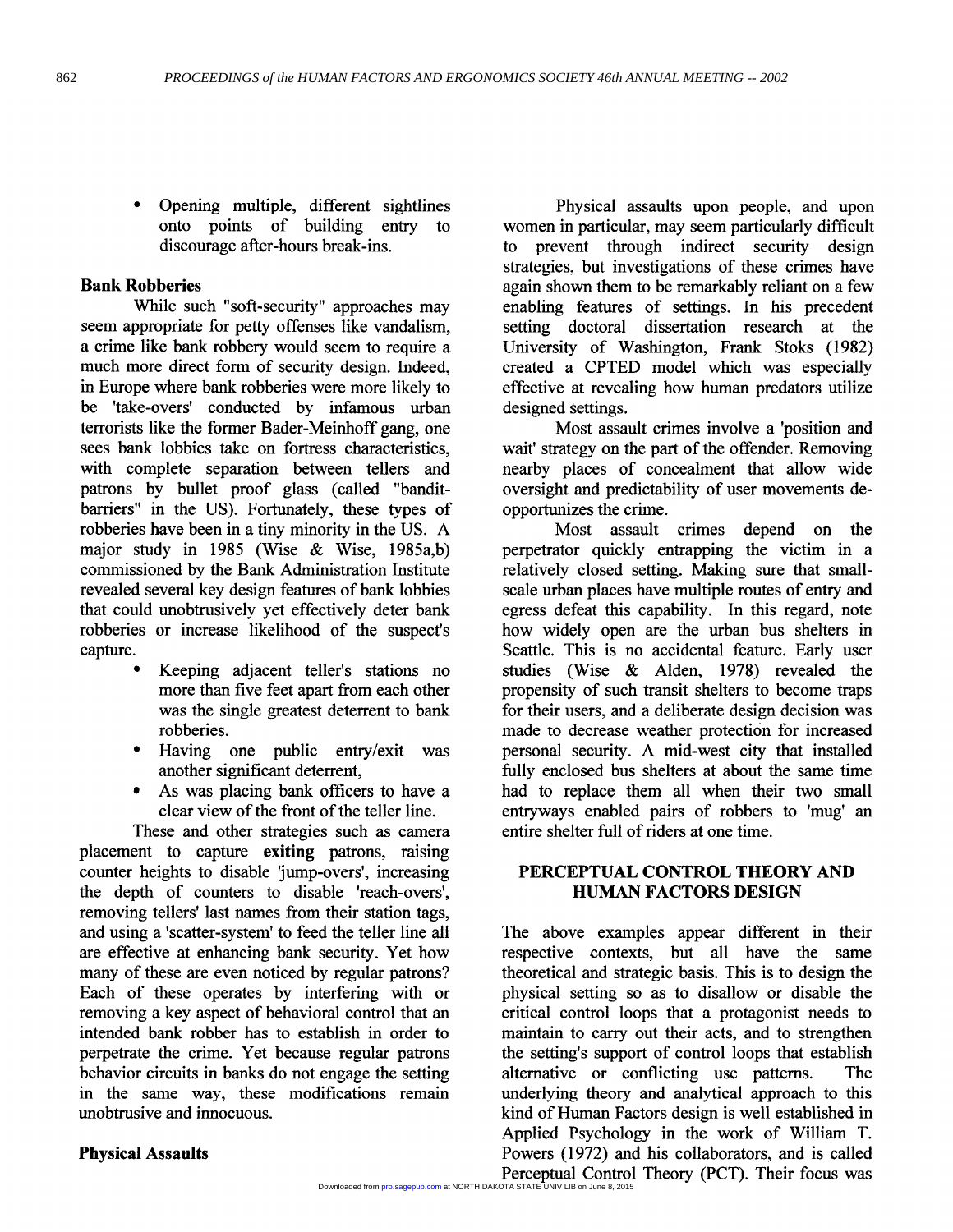(and still is) on hierarchical controls within an individual's neural organization which have an interface with the real world through the 'controlled quantity that the loop maintains. But Wise (1988) and more recently Lulham (2002 in prep) have shown how the same theory may be extended at a control loop's interface with the environment. These explicit linkages become the strategic means to selectively engage the Human Factors of environmental design. As the perceptual 'controlled quantity' of every loop links through the physical setting, it becomes accessible to influence through pointedly explicit design of setting conditions.

Because would-be perpetrators of criminal acts have very different use intentions of settings than regular occupants, their 'controlled quantities' which maintain the information loops in their particular environmental behaviors are also very different, or at least held in a different range. Security design that selectively disengages these does so without the need to inconvenience or impede the normal setting user. Although PCT has seen successful application in other areas of Human Factors, it is time to bring its application to the foreground of environmental design.

# **DE-OPPORTUNIZING TERRORISM THROUGH ENVIRONMENTAL DESIGN**

The events of September 11, 2001 have been particularly engraved on the hearts and minds of architects who design tall buildings (Johnson, 2002). **A** recent exhibition at the National Building Museum in Washington DC ("A New World Trade Center'', April 6-June 10) demonstrated a very wide range of responses to the tragedy and what it foreshadows for future mega-structures.

One lesson evident in this exhibition is that no entrant felt that a hard security design approach to highly visible or important buildings is called for. Like the replacement for the destroyed (in 1995) Murrah Building in Oklahoma City demonstrates, it is possible to fulfil both security goals and human use and aesthetic ones through selectively sensitive design. Human Factors has a significant role to play in this process, just as it has in prior CPTED applications. The vast depth and planning of terrorist activities that necessarily occurs prior to an actual strike -- and even that sequence of events itself -- opens terrorist perpetrators to countless opportunities to be observed or disabled in their plans, because the designed environments they utilize simply don't allow things to be done in certain ways. Indeed, new building HVAC strategies and controls actually decrease the ability for terrorists to introduce biological agents into buildings. And these new strategies were introduced for energy saving or IAQ improvements, not counter-terrorism. Yes, it is a changed world. But we still have the understanding and the tools to do the right things for it.

### **REFERENCES**

- Johnson, Reed (2002) Architects search<br>souls after Sept. 11. Eugene after Sept. 11. *Register-Guard.* Tuesday, January 22,3-4D.
- Kramer, *Ari* (2002). Security, environment clash in post-Sept. 11 design. *Puget Sound Business Journal.* April 5-11, 27. Seattle, WA.
- Lulham, Rohan, (2002). *Investigation of the interrelationships between the Goals of staff and detainees, and the physical environment in a number of Juvenile Justice Centres.* Doctoral Dissertation in preparation. Dept. of Architecture, University of Sydney, Sydney, Australia.
- Powers, William T. (1972). *Behavior: The Control of Perception.* Chicago, Aldine.
- Stoks, Francis G. (1 982) *Assessing Urban Public Space Environments for Danger of Violent Crime-Especially Rape.* Doctoral Dissertation, University of Washington, Seattle, WA.
- Tausen, M. (Ed.) (1980). *Creating Safe Schools.* Office of the Superintendent of Public Instruction, Olympia, Washington, April.